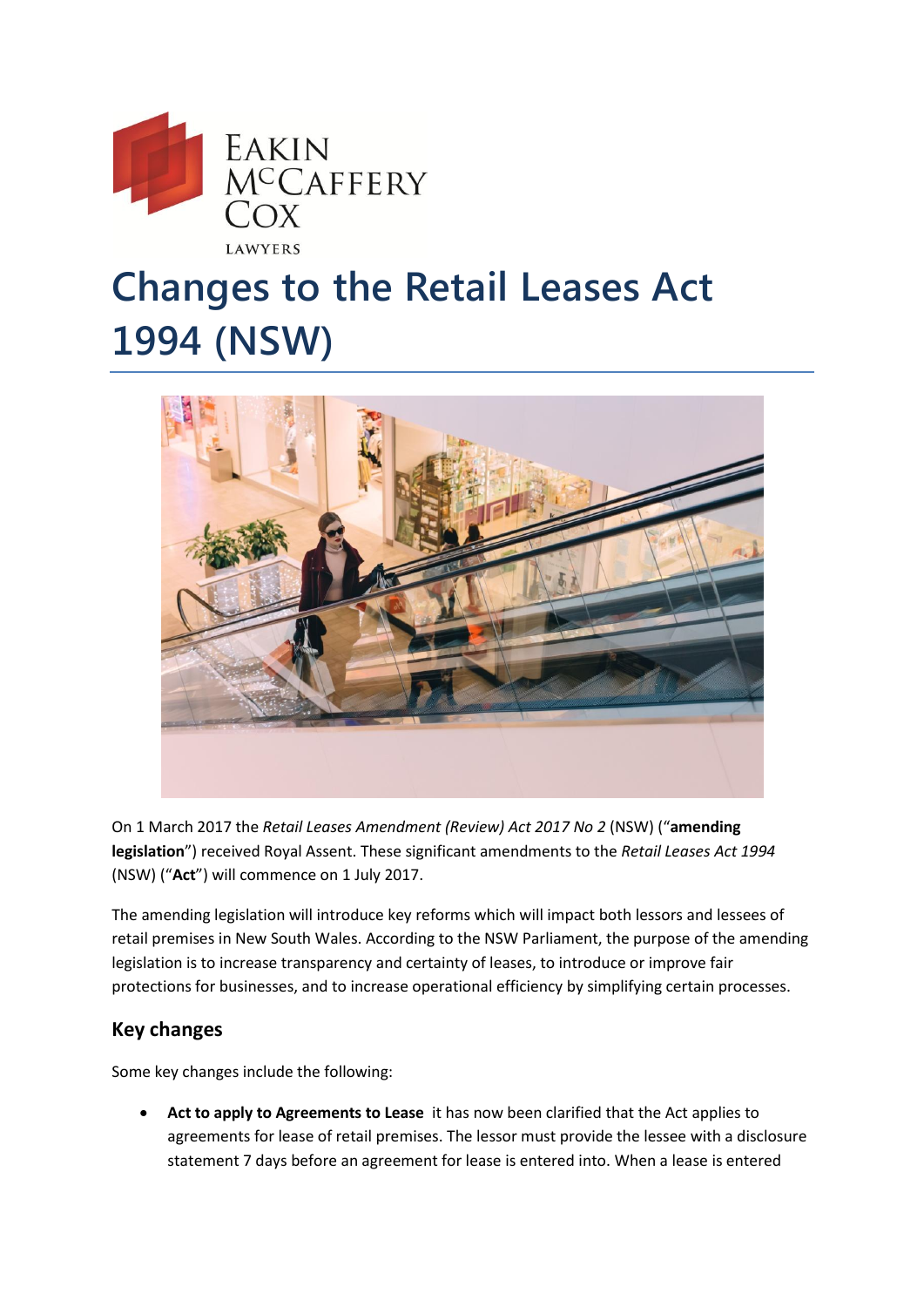into as a result of the agreement for lease, the lessor does not need to issue a separate disclosure statement.

- **No minimum 5 year term** the requirement that a retail lease must be for a minimum term of 5 years will be removed.
- **No undisclosed outgoings**  the lessee's liability to pay outgoings will be limited to the outgoings disclosed in the disclosure statement. If an estimate of outgoings is specified in the disclosure statement and the actual amount payable is greater, then the lessee is only liable to pay the estimated amount unless the lessor can prove that there was a reasonable basis for the estimate being disclosed.
- **Outgoings - management fees permitted** the replaced definition of outgoings specifically allows a lessor to include as outgoings, fees charged by the lessor in relation to the management, operation, maintenance or repair of the premises, building or land. The Act will now expressly include '*management fees'* in outgoings.
- **Excluded usages** Schedule 1A of the Act now specifically excludes certain uses including but not limited to ATM's, vending machines, internet booths, public telephones, children's ride machines, signage displays, private post boxes, communication towers and storage licences.
- **Exclusions from turnover rent**  revenue from online transactions will be excluded from turnover rent except where goods or services are delivered or provided from or at the retail shop or if the transaction takes place while the customer is at the retail shop.
- **Disclosure Statements** 
	- o **Lessor's Disclosure Statement** the lessee will have a right to recover compensation from the lessor (being costs the lessee reasonably incurred in entering the lease including fitout costs) if the lessee terminates the lease during the first 6 months of the term if the disclosure statement is materially false, misleading or incomplete.

A lessor's disclosure statement can now be amended before and after the lease is entered into by agreement in writing. The amendments take effect from the date of the agreement in writing.

The Act also provides for a new prescribed form of disclosure statement.

- o **Lessee's Disclosure Statement**  the Act requires the lessee to provide the lessor with a lessee's disclosure statement no later than 7 days after receiving the lessor's disclosure statement.
- **Demolition clarified** the definition of '*demolition*' will become comprehensive in that it will be amended to '*Demolition includes repair, renovation and reconstruction'*. The definition will not require the repair, renovation or reconstruction to be '*substantial*'.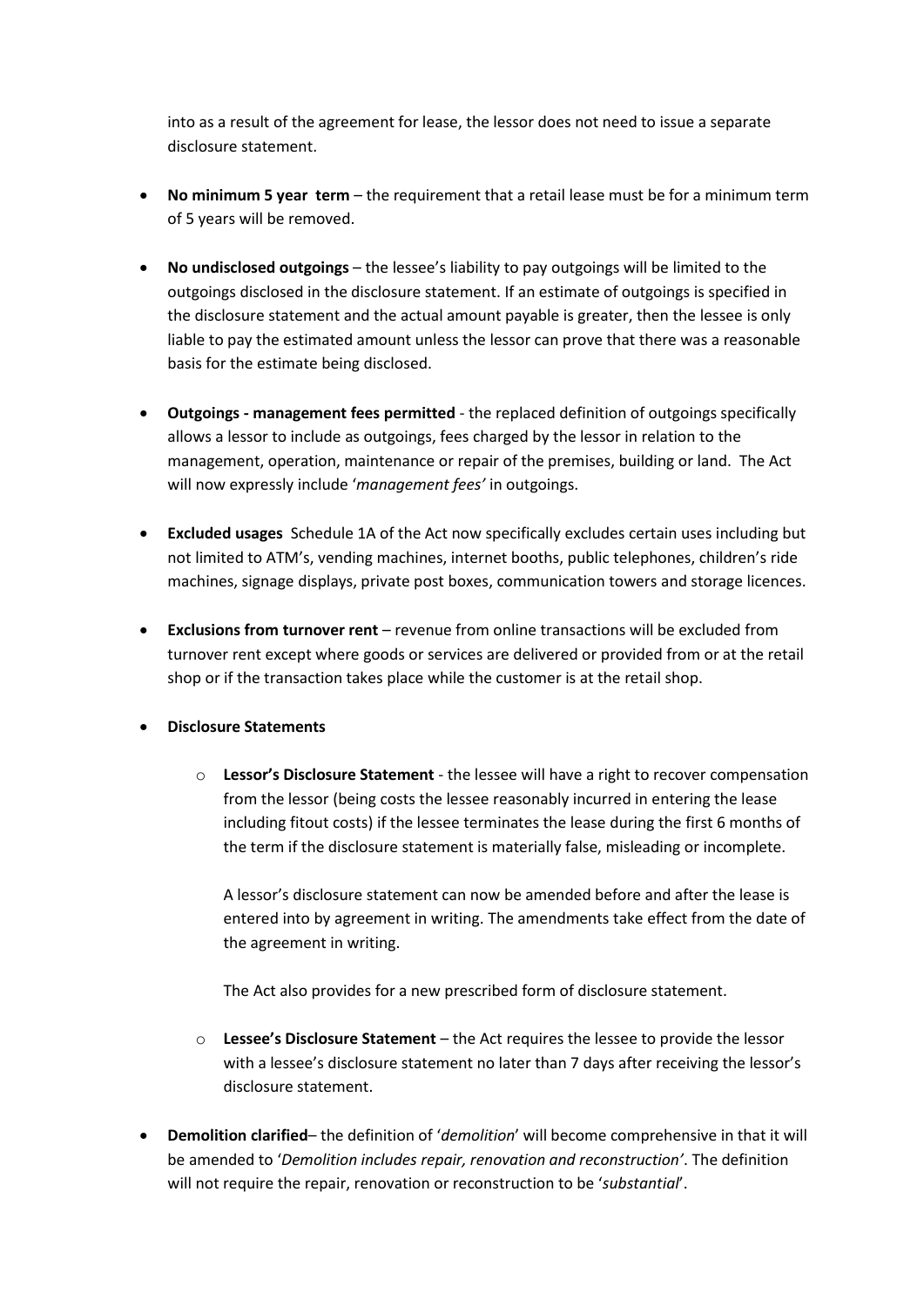The Act will now clarify that the demolition provisions will apply if *part* of a building is to be demolished.

Termination by a lessor will only be permissible if the proposed demolition requires, and cannot be carried out without vacant possession of the retail shop.

- **Market stalls** the Act will now clarify that market stalls are excluded from the Act unless the market stall is a permanent retail market.
- **Registration**  leases for a term of more than 3 years (including the option term) must now be registered by the lessor within 3 months after the executed lease is returned to the lessor.
- **Copy of lease** –the lessor must provide the lessee with an executed copy of the lease within 3 months of it being returned to the lessor. This timeframe can be extended if there is a delay in obtaining mortgagee's consent, provided the delay is not caused by the lessor failing to make reasonable efforts in obtaining the consent.
- **Mortgagee's consent fees**  the Act will now specifically provide that a lessor cannot recover mortgagee's consent fees from the lessee.
- **Return of bank guarantees**  lessors are now required to return any bank guarantee to the lessee within 2 months after the lessee completes its obligations under the lease unless the bank guarantee has expired or been cancelled.
- **Consent to assignment**  the lessor can refuse consent to an assignment of lease if where a lease has been awarded by public tender and the proposed assignee fails to meet any criteria of the tender.

## **Impact on the franchising process**

Franchising and leasing are intertwined – premises from which to operate are usually leased, and in such cases, the Act applies, and has significant implications for both franchisor and franchisee,

Where a franchisee occupies under a direct lease from a  $3<sup>rd</sup>$  party lessor, the Act, and the amending legislation, will directly affect the franchisee.

In the case of the franchisor holding the direct lease, the Act provides a bundle of benefits and burdens for the franchisor. The franchisor, as lessee, will obtain all the benefits the Act confers on a lessee as well as other consequences such no 5 year minimum term. But at the same time, the sub-lease or licence which must necessarily permit the business to operate, casts the franchisor as lessor (to the franchisee) and imposes a raft of obligations, including: